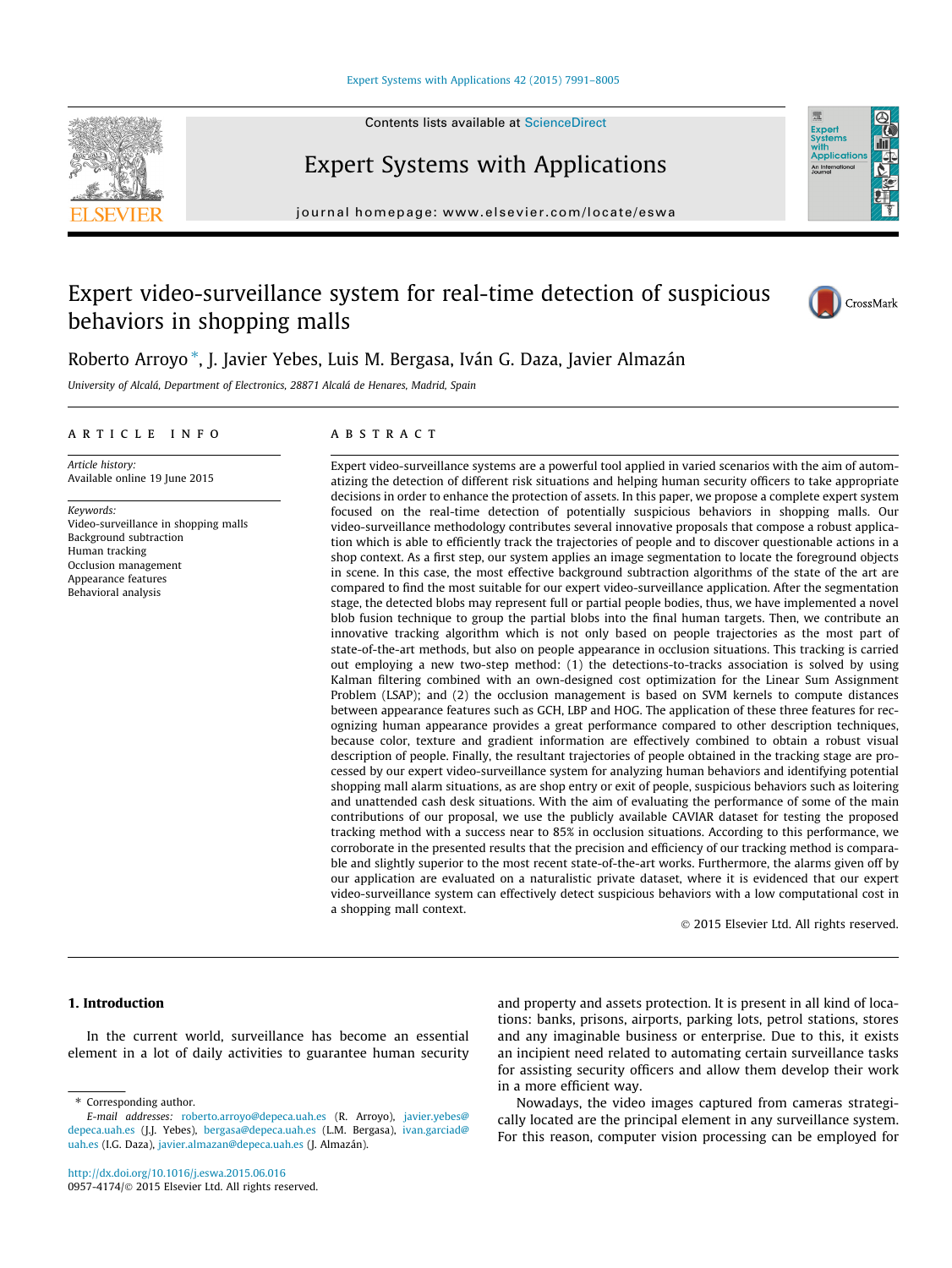extracting useful data from these videos and reasoning this information out with the aim of automating several video-surveillance tasks by giving off alarms when risk events are detected.

This paper is focused on a specific case of video-surveillance: to detect potentially suspicious human behaviors in shopping malls. In this scenario, there are some particular situations which must be analyzed, such as store entry or exit, loitering events that can culminate in a theft or situations where a cash desk is unattended, as shown in Fig. 1.

Before giving off the described alarms, there are some previous stages which must be considered in order to locate and follow the potentially suspicious people in the videos, as shown in Fig. 2. This previous process starts by making an image segmentation using background subtraction techniques. A comparison among the main background subtraction methods of the state of the art is carried out in this article with the aim of selecting the best suited for this specific application. In the next step of the process, the foreground objects, distinguished as blobs, are filtered by size and positional factors and grouped by our blob fusion algorithm. Afterwards, the tracking stage is essential for making an effective operation in the subsequent high-level phases such as trajectory analysis. Attending to this, an innovative tracking method is proposed, which consists in a two-step algorithm:

- 1. The detected objects to track (usually humans) are matched along the video sequence employing an optimization approach based on solving the association problem as a LSAP (Linear Sum Assignment Problem) [\(Easterfield, 1946\)](#page--1-0) and considering the estimations of a Kalman filter [\(Kalman, 1960\)](#page--1-0).
- 2. Occlusions between objects are managed applying a method based on visual appearance, in which several image descriptors are tested: GCH (Global Color Histogram) ([Novak & Shafer,](#page--1-0) [1992\)](#page--1-0), LBP (Local Binary Pattern) [\(Ojala, Pietikainen, &](#page--1-0) [Harwood, 1994](#page--1-0)) and HOG (Histogram of Oriented Gradients)

([Dalal & Triggs, 2005\)](#page--1-0). The features extracted are compared through a metric based on SVM kernels similar to the proposed by [Vapnik and Cortes \(1995\) and Moghaddam and](#page--1-0) [Yang \(2000\).](#page--1-0)

The usage of the introduced expert system increases the efficacy in a video-surveillance control center for a shopping mall in comparison with traditional methods, allowing human operators manage a higher number of cameras and their corresponding risk situations. Tests executed in naturalistic conditions demonstrate the reliability of our expert video-surveillance application and its efficient performance in real-time.

The main contributions of this paper are focused on the different innovative algorithms implemented in our expert video-surveillance system. First of all, although our segmentation stage is based on previous background subtraction techniques, we have carried out a complete study to choose the most proper for our system and, besides, we have designed a new blob fusion technique that reduces typical segmentation errors. In addition, our novel tracking algorithm represents an interesting new approach with respect to the classic state-of-the-art methods which were mainly based on trajectories, because we also use visual appearance information in occlusion situations for improving the performance of our proposal compared to other related works. Finally, the alarms analyzed by our system in shopping malls are a key contribution of this paper. To the best of our knowledge, this is the first work in the state of the art that considers the specific suspicious behaviors in shops processed by our expert application. We also contribute results and comparisons that corroborate the remarkable performance of our proposal.

The rest of the paper is organized as follows: Related work is discussed in [Section 2](#page--1-0). [Section 3](#page--1-0) describes the proposed methods for video pre-processing and human tracking. The methodology implemented in our expert video-surveillance system for detecting suspicious behaviors in shopping malls and giving off the



(a) Entry and exit.

(b) Loitering event.

(c) Unattended cash desk.

Fig. 1. Alarms detected by our expert video-surveillance system in shopping malls.



(a) Background subtraction.

(b) Blob fusion.

(c) Tracking.

Fig. 2. Video pre-processing and human tracking.